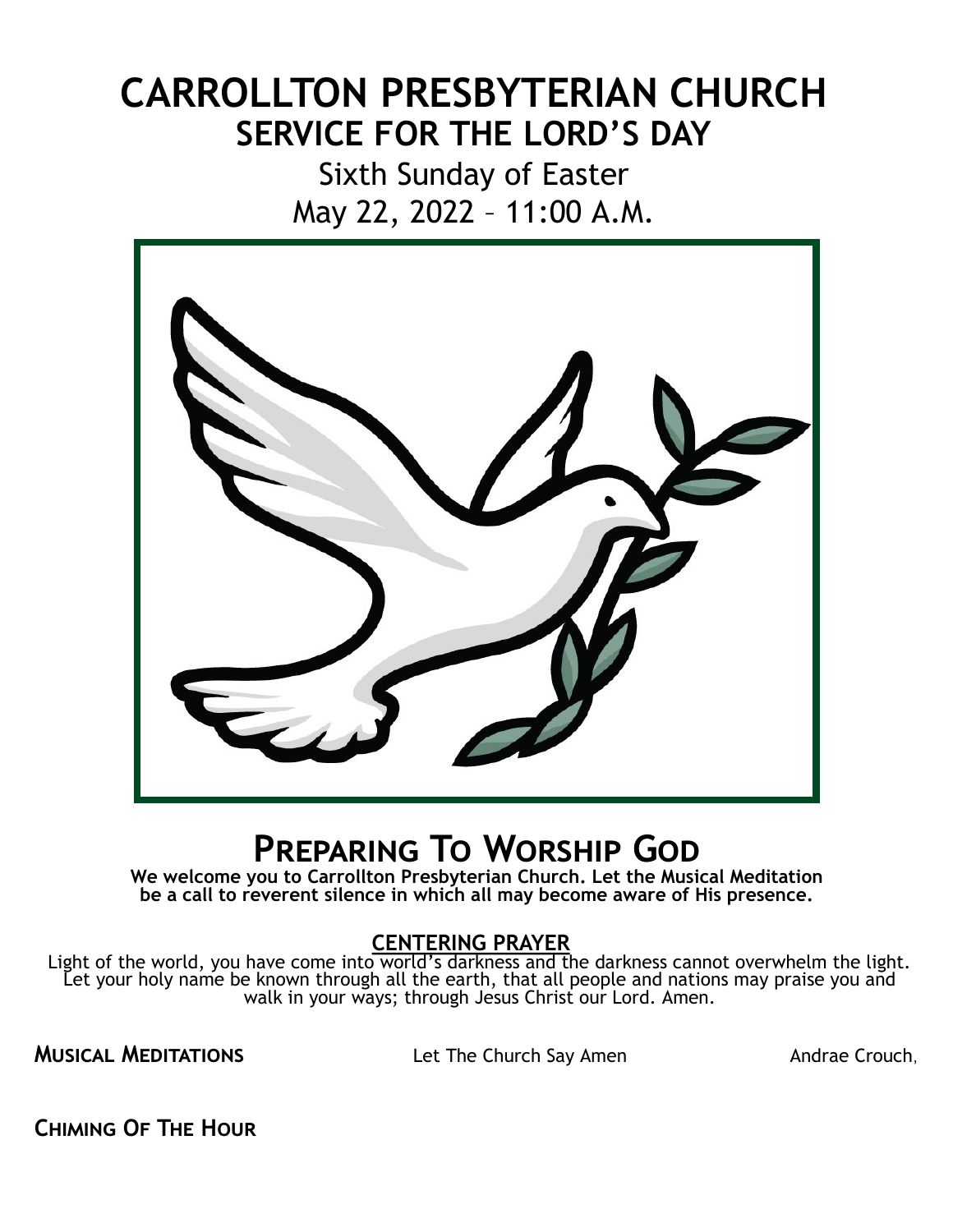# **Gathering Around God's Word**

**Opening Sentences** Candace Rader Horsley

This is the day that the Lord has made. **Let us rejoice and be glad in it!**

## **WELCOME AND ANNOUNCEMENTS Candace Rader Horsley**

**PRELUDE** Mark Hayes

**\*Call To Worship**– **from Psalm 90 in "The Message"** Candace Rader Horsley

Lord, you have been our dwelling place in all generations.

**Before the mountains were brought forth, or ever you had formed the earth, from everlasting to everlasting you are God.**

So don't abandon us now and turn us back to dust!

**Patience, God, patience! You've got all the time in the world. Whether a thousand years or a day, it's all the same to you!**

Our days feel like a dream. They're like grass that is fresh and green in the morning, but withers and dies in the evening.

**We live for seventy years or so (with luck we might make it to eighty), and what do we have to show for it? Toil and trouble, and a marker in the graveyard. Who can make sense of it?**

O Lord, teach us to live well! Teach us to number our days so we will live wisely! **Surprise us with your love at daybreak; then we'll skip and dance all the day long! Make up for the bad times with some good times, after all, we've seen enough evil to last a lifetime.** Let your loving kindness rest on us from here on out and bless the work of our hands!

**Oh, yes, Lord! Bless us and bless the work of our hands!**

**\*HYMN EXECUTE:** THE WHY Stand So Far Away, My God? GTG # 786

\*CALL TO CONFESSION **CALL TO CONFESSION** We are a people living in sin. We are a people in need of God's vision, praying for our eyes to be opened. We are a people in need of God's reversal, praying for our hearts to be softened. We are a people in need of God's reconciliation, praying that our faces might be illuminated by God's presence. Let us claim our need of God, confessing our sin together.

**\*Prayer of Confession** Candace Rader Horsley Lord, we confess that we have been party to the crimes against the world you made and love. We have built bigger barns for ourselves while we have ignored the hungry, the poor, the vulnerable, and the broken among us. We have not chosen well. We obsess way too much over what we don't have, yet easily ignore the cries of those who have nothing. Dare we ask for forgiveness? We, who weary you with our indifference? Lord, have mercy! Christ, have mercy! Lord, have mercy! Forgive us. Restore us. Renew us. So that we may delight in your will and walk in your ways to the glory of your holy name. Amen.

# \*ASSURANCE OF GOD<sup>'</sup>S GRACE **COMPUTE A SET A CANDIDATE CANDANCE CANDANCE A** CANDIDATE CANDIDATE CANDIDATE **CANDIDATE A**

Remember this: Anyone who is in Christ, is a new creation. The past is finished! It's gone! Everything has become new. Friends, know that you are forgiven and be at peace. **We believe the Good News of the Gospel! In Jesus Christ we are forgiven! Thanks be to God!**

# **\*Passing Of The Peace** Candace Rader Horsley

Just as we have been forgiven in Christ, let us forgive and be at peace with one another, saying, "the peace of our Lord be with you."

## **And also with you!**

Let us share the peace of Christ with one another.

**\*Gloria Patri** GTG # 581 **Glory be to the Father, and to the Son, and to the Holy Ghost. As it was in the beginning, is now and ever shall be. World without end! A-men. A—men.**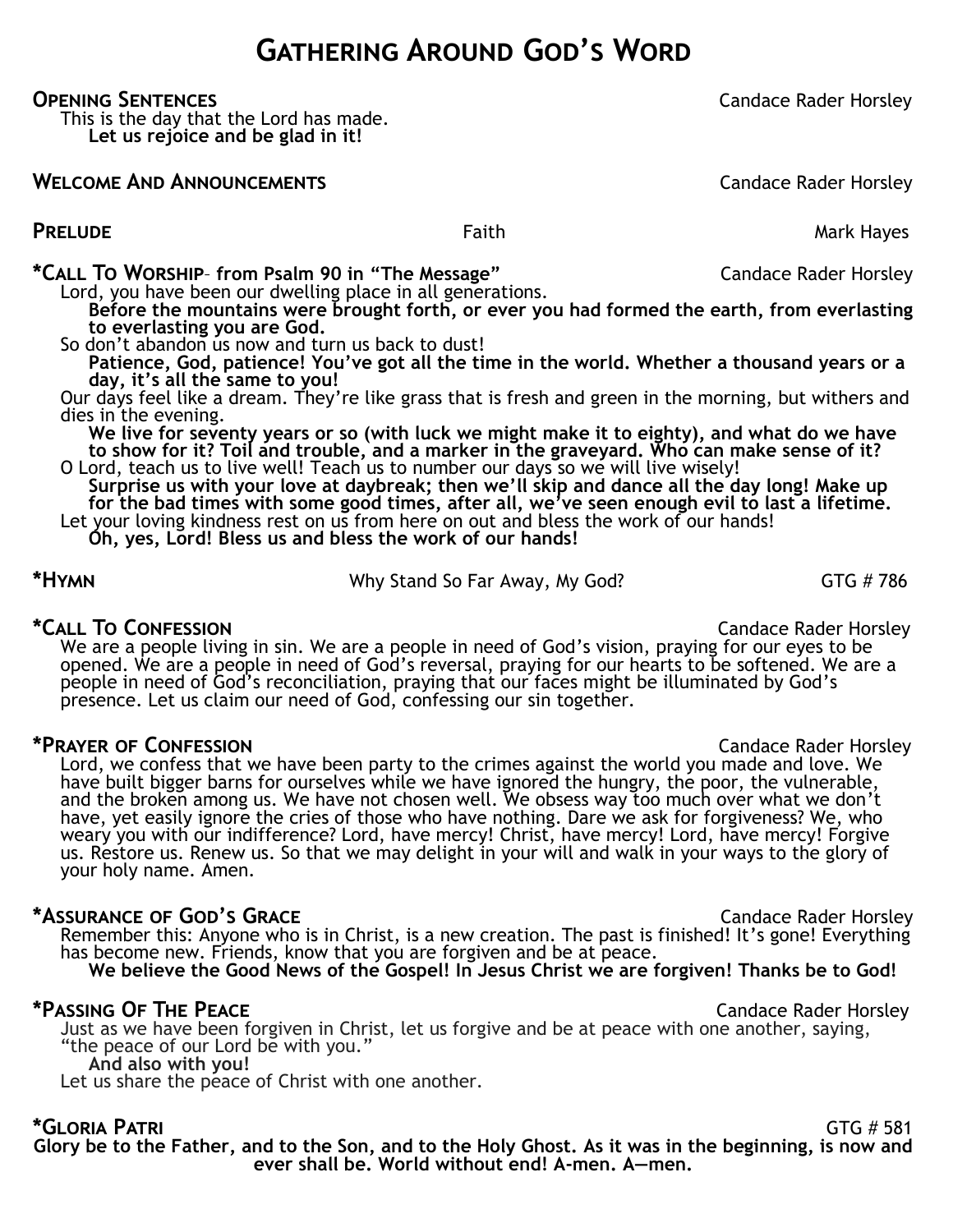# **Listening For God's Word**

**PRAYER FOR ILLUMINATION PRAYER FOR ILLUMINATION** 

**First Scripture Reading** Isaiah 65:17-25Pew Bible OT Page # 696 This is the Word of the Lord! **Thanks be to God! \*Hymn** Be Still My Soul GTG # 819 **SECOND SCRIPTURE READING** Revelation 21:10-11, v.22 & 22:1-5 Pew Bible NT Page # 259 This is the Word of the Lord! **Thanks be to God!**

**SERMON God's Vision for Holy Cities** Rev. Larry Owens

**Responding To God's Word**

**\*Hymn** *O Beautiful for Spacious Skies* GTG # 338

**\*AFFIRMATION OF FAITH-from the Declaration of Faith 1977** Rev. Larry Owens **We believe Christ gives us and demands of us lives in pilgrimage toward God's kingdom. Like Christ we may enjoy on our journey all that sustains life and makes it pleasant and beautiful. No more that Christ are we spared the darkness, ambiguity, and threat of life in the world. We are in the world, but not of the world. Our confidence and hope for ourselves and other people do not rest in the powers of this world, but in the coming and hidden presence of God's kingdom. Christ calls each of us to a life appropriate to that kingdom: to serve as he served us, to take up our cross, rising the consequences of faithful discipleship; to walk by faith, not by sight, to hope for what we have not see** n.

### **PRAYERS OF THE PEOPLE AND THE LORD'S PRAYER <b>EXAMPLE 2008** Rev. Larry Owens

**Our Father, who art in heaven, hallowed be thy name. Thy Kingdom come, thy will be done, on earth as it is in heaven. Give us this day our daily bread, and forgive us our debts as we forgive our debtors. And lead us not into temptation, but deliver us from evil, for thine is the kingdom, and the power, and the glory forever. Amen.**

### **MOMENT FOR STEWARDSHIP** MINITIAL SERVICE STRANGERS AND MINITIAL MINITIAL MINITIAL MINITIAL MINITIAL MINITIAL MINITIAL MINITIAL MINITIAL MINITIAL MINITIAL MINITIAL MINITIAL MINITIAL MINITIAL MINITIAL MINITIAL MINITIAL MINI

**THE PRESENTATION OF OUR TITHES AND OFFERINGS Candace Rader Horsley** When we fail to cultivate generosity, it is easy to isolate ourselves from the natural give-and-take of human relationships, and so we experience no give or take. Giving is a way of opening ourselves to opportunity of help and love for another person, we place ourselves in God's design for giving and receiving from one another. Let us step into this opportunity to be like the one who gives freely in Proverbs. Let us present our tithes and offerings.

**Offertory** Lord, You Have Come to the Lakeshore *(You are invited to bring your offering to the plate on the Communion Table)*

**\*The Doxology** Praise God From Whom All Blessings Flow GTG # 606 *Praise God from whom all blessings flow. Praise God all creatures here below. Praise God above ye heavenly hosts. Praise Father, Son, and Holy Ghost. Amen.*

**\*Prayer of Thanksgiving** Rev. Larry Owens

# **FOLLOWING GOD INTO THE WORLD**

**\*Hymn** We Shall Overcome GTG *# 179*